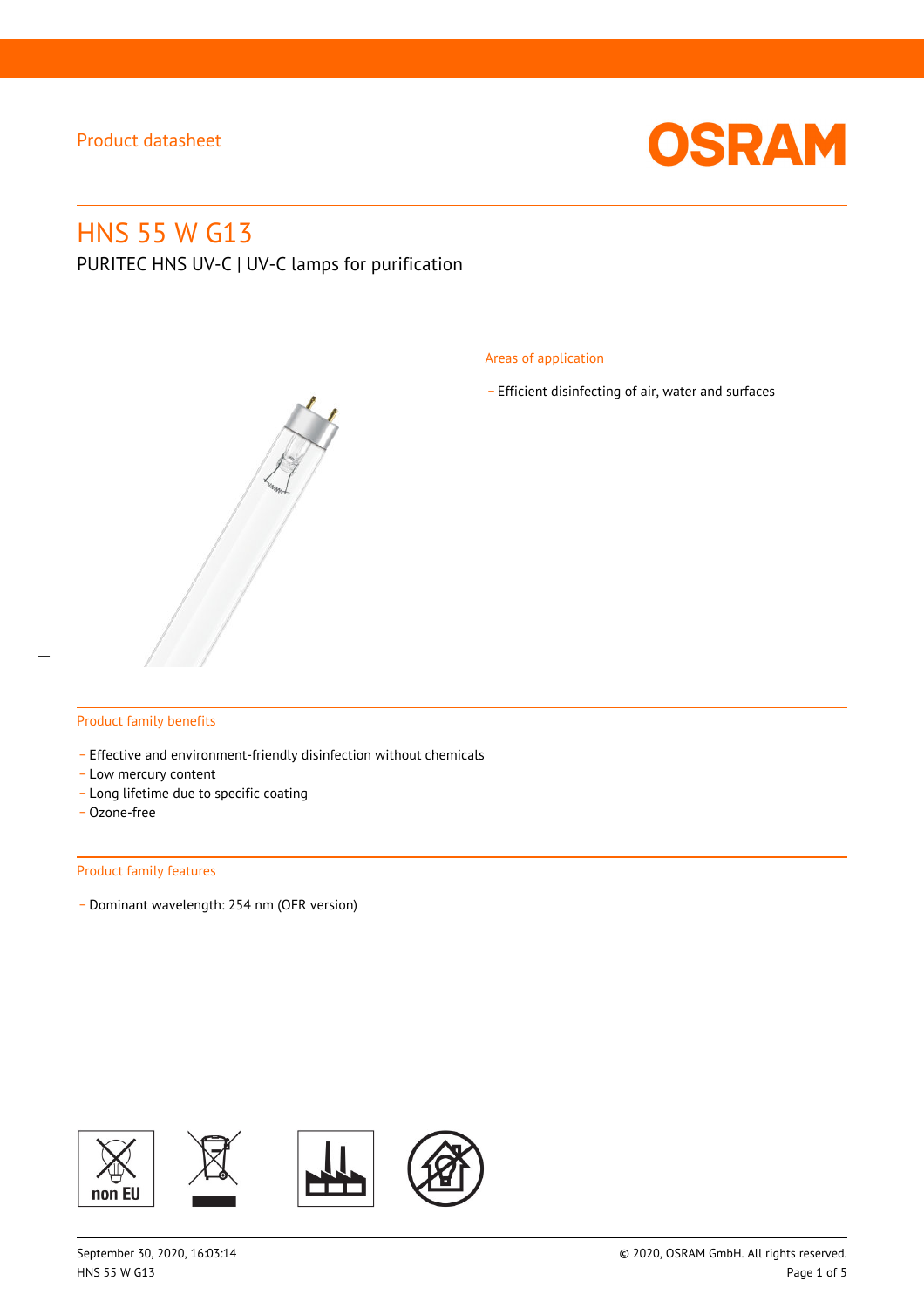#### Technical data

## **Product information**

| Order reference | G13<br>$I = I - I$<br>971/1<br>HNS 55W |
|-----------------|----------------------------------------|
|                 |                                        |

#### **Electrical data**

| Nominal voltage             | 83.0 V  |
|-----------------------------|---------|
| Lamp voltage                | 83 V    |
| <b>Construction voltage</b> | 83.00 V |
| <b>Nominal current</b>      | 0.77A   |
| Lamp current                | 0.77A   |
| Nominal wattage             | 55.00 W |

### **Photometrical data**

| <b>Luminous intensity</b>      | 7800 cd |
|--------------------------------|---------|
| Radiated power 200280 nm (UVC) | 18.0 W  |

### **Dimensions & weight**



| <b>Diameter</b>                    | 26.0 mm  |  |
|------------------------------------|----------|--|
| Length                             | 895.0 mm |  |
| Lifespan                           |          |  |
| Lifespan                           | 9000 h   |  |
| <b>Additional product data</b>     |          |  |
| <b>Base (standard designation)</b> | G13      |  |
| <b>Capabilities</b>                |          |  |
| <b>Dimmable</b>                    | No       |  |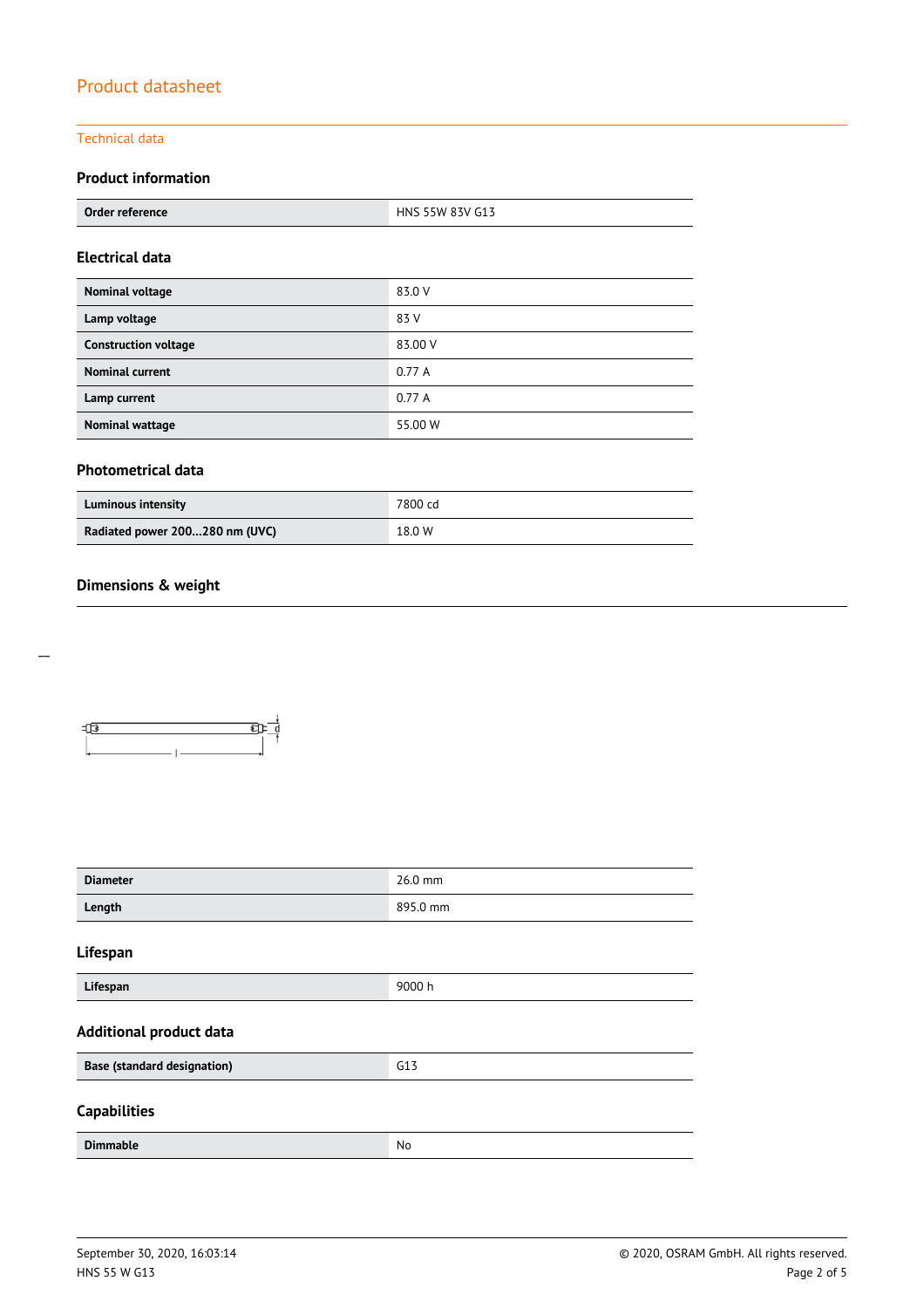**Burning position Any Any Any Any Any Any Any Any Any Country specific categorizations**

**Order reference** HNS 55W 83V G13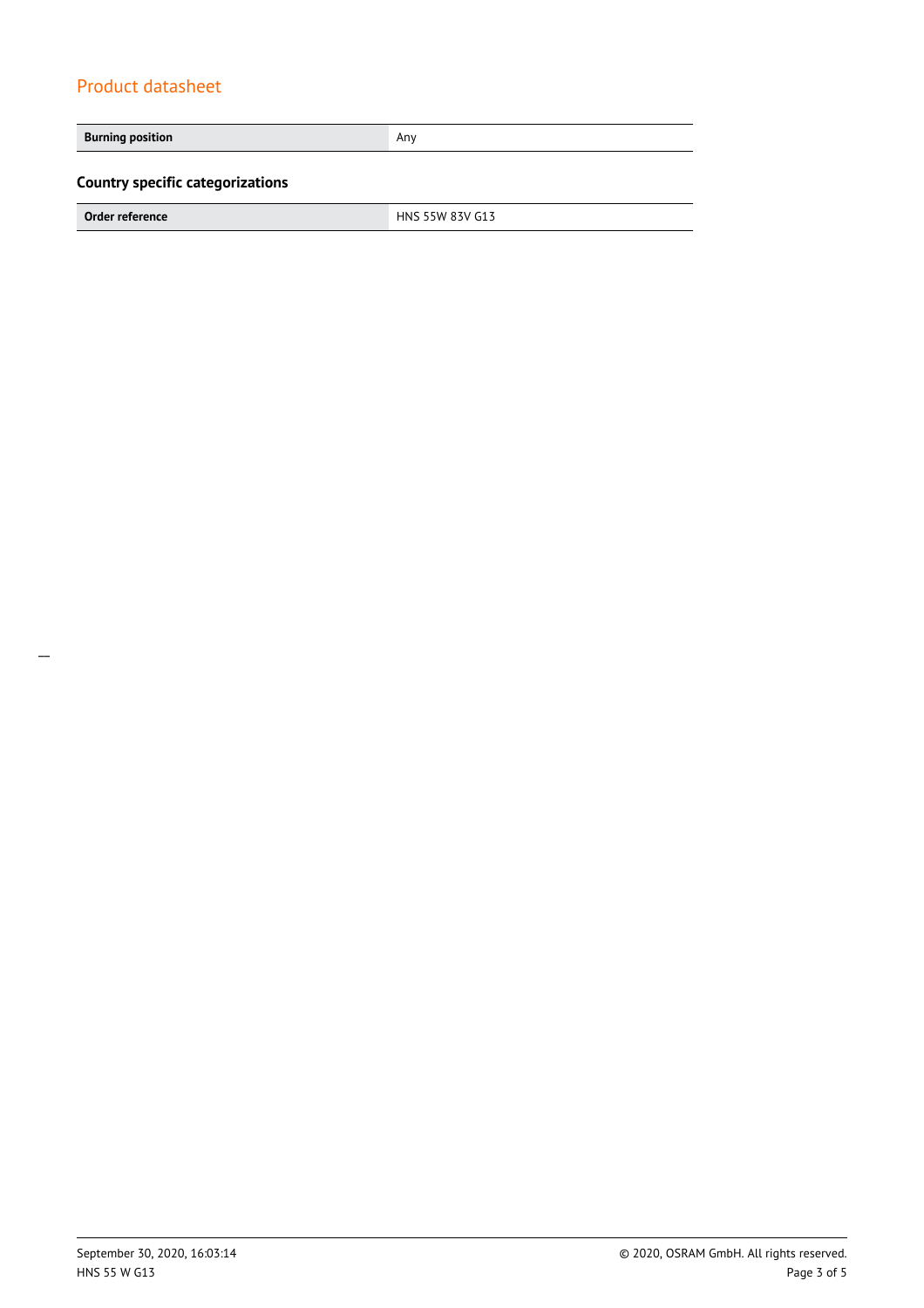# HNS 55 W G13

PURITEC HNS UV-C | UV-C lamps for purification

| <b>Product name</b> | <b>Product name ECG</b> | <b>EAN</b>    |
|---------------------|-------------------------|---------------|
| HNS 55 W G13        | OTP5 1x80               | 4008321329059 |
|                     | OTP-OPTIMAL 1x54-58     | 4008321873729 |
|                     | OTP-OPTIMAL 2x54-58     | 4008321880253 |